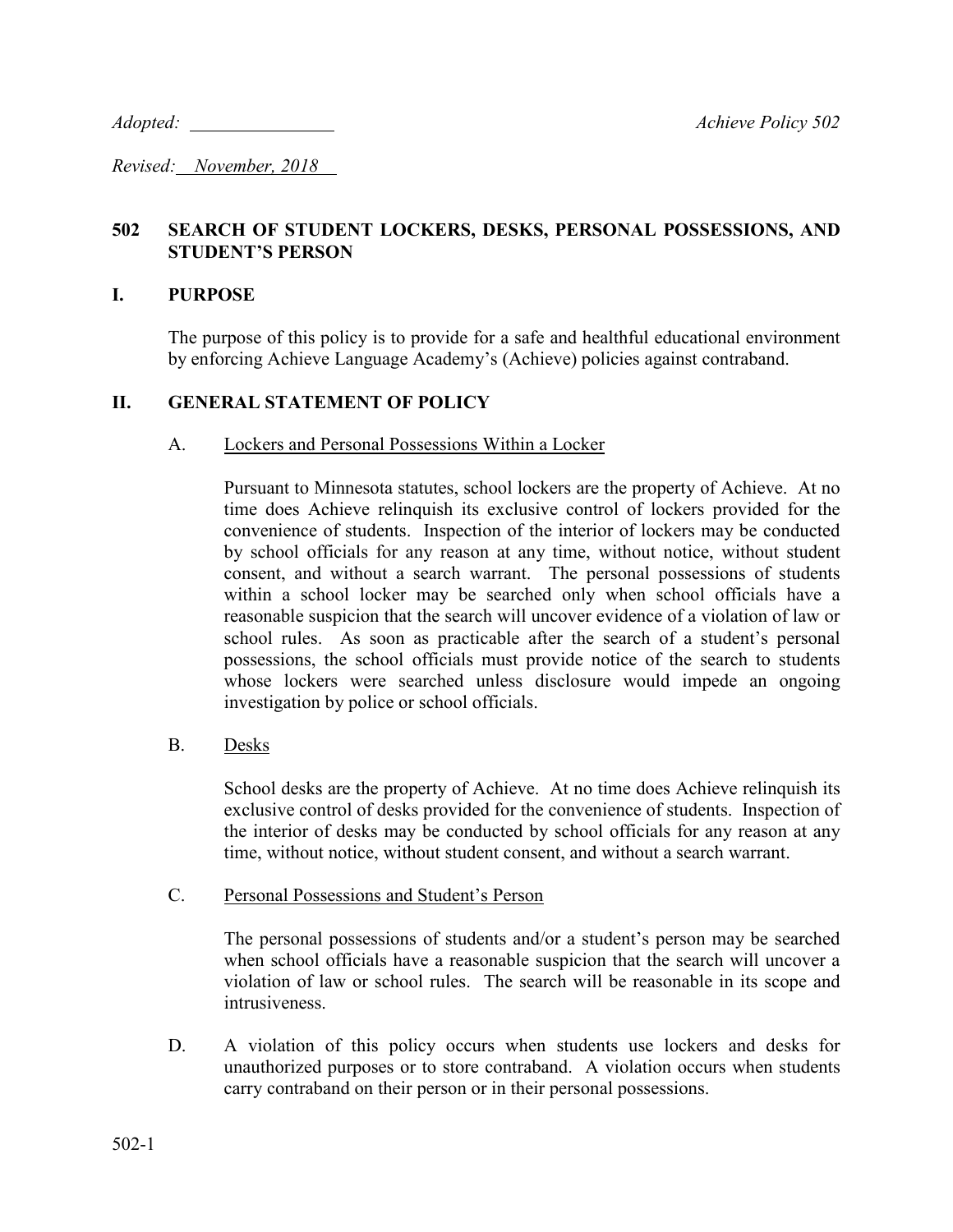# **III. DEFINITIONS**

- A. "Contraband" means any unauthorized item possession of which is prohibited by Achieve policy and/or law. It includes, but is not limited to, weapons and "lookalikes," alcoholic beverages, controlled substances and "look-alikes," overdue books and other materials belonging to Achieve, and stolen property.
- B. "Personal possessions" includes, but is not limited to, purses, backpacks, bookbags, packages, and clothing.
- C. "Reasonable suspicion" means that a school official has grounds to believe that the search will result in evidence of a violation of Achieve policy, rules, and/or law. Reasonable suspicion may be based on a school official's personal observation, a report from a student, parent or staff member, a student's suspicious behavior, a student's age and past history or record of conduct both in and out of the school context, or other reliable sources of information.
- D. "Reasonable scope" means that the scope and/or intrusiveness of the search is reasonably related to the objectives of the search. Factors to consider in determining what is reasonable include the seriousness of the suspected infraction, the reliability of the information, the necessity of acting without delay, the existence of exigent circumstances necessitating an immediate search and further investigation (e.g., to prevent violence, serious and immediate risk of harm or destruction of evidence), and the age of the student.

# **IV. PROCEDURES**

- A. School officials may inspect the interiors of lockers and desks for any reason at any time, without notice, without student consent, and without a search warrant.
- B. School officials may inspect the personal possessions of a student and/or a student's person based on a reasonable suspicion that the search will uncover a violation of law or school rules. A search of personal possessions of a student and/or a student's person will be reasonable in its scope and intrusiveness.
- C. As soon as practicable after a search of personal possessions within a locker pursuant to this policy, the school officials must provide notice of the search to students whose possessions were searched unless disclosure would impede an ongoing investigation by police or school officials.
- D. Whenever feasible, a search of a person shall be conducted in private by a school official of the same sex. A second school official of the same sex shall be present as an observer during the search of a person whenever feasible.
- E. A strip search is a search involving the removal of coverings or clothing from private areas. Mass strip searches, or body cavity searches, are prohibited. Strip searches will be conducted only in circumstances involving imminent danger.